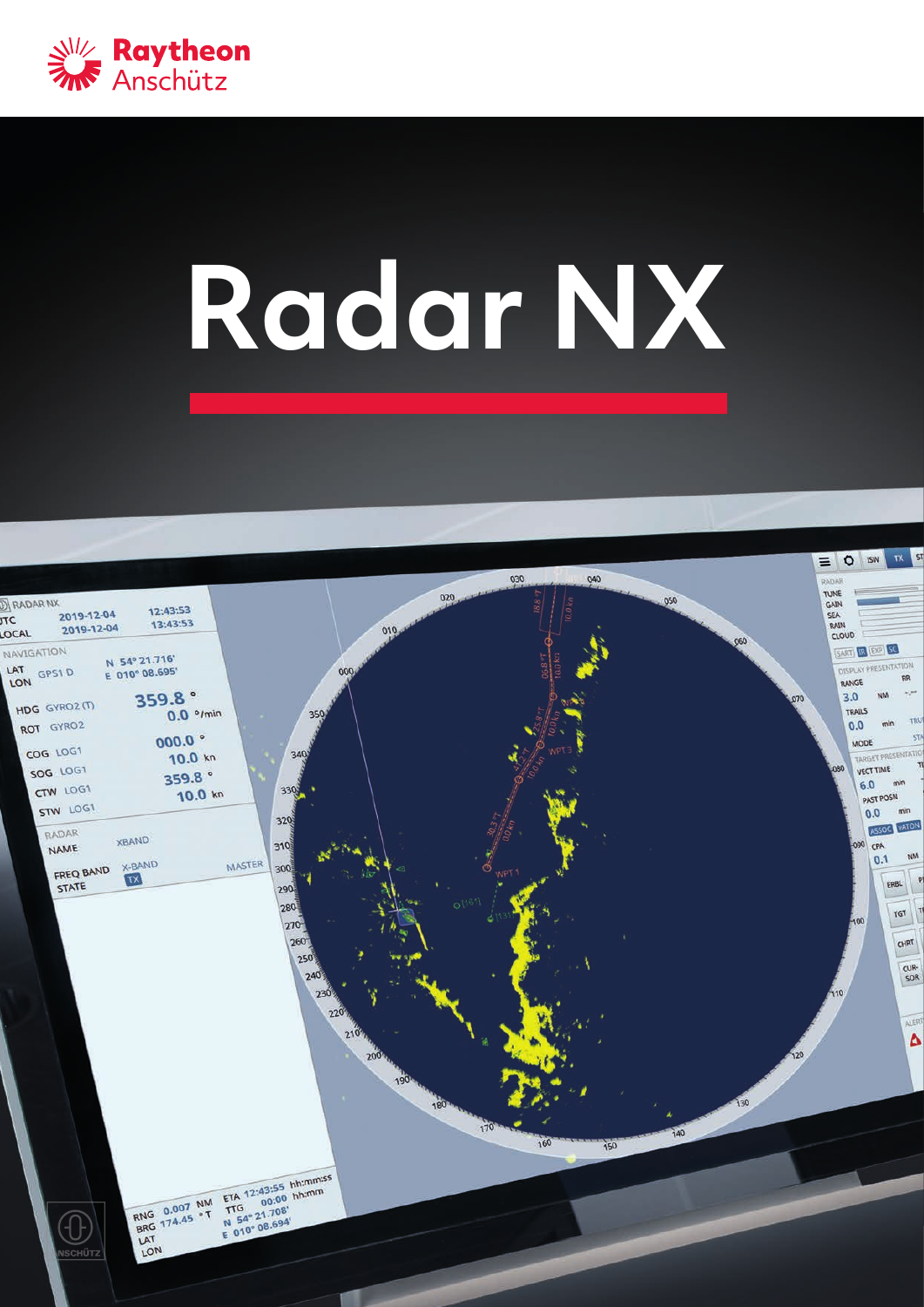## **The upmost in maritime collision avoidance Radar NX**

Radar NX is the new Anschütz radar application, designed in accordance with human-centered design. Radar NX features an advanced tracker and clutter suppression that offer high performance collision avoidance assistance under any weather and traffic condition.





**High performance collision avoidance**

Navigational safety is built upon a clear, precise presentation of the traffic situation.

- Modern, clear-structured user interface with chart underlay capability simplifes interpretation
- Advanced target tracking and raw data processing at every single console deliver full situation awareness
- Unique, patented technologies optimize target detection, filtering and presentation



**Safe and efficient navigation**

Advanced functions (known from "INS") support safe navigation and efficient watchkeeping.

- High performance system-wide target management and target association
- Consistent use of qualified data and consistent alert handling
- Navigators receive a validated picture of the prevalent situation for right decision making
- Less workload and distraction



**Secure and futureproof investment**

Ready for future: modular features enhancements and compliance with standards.

- Fully type approved according to IEC-62388
- Future-proof hardware and operating system
- Ongoing application compliance (e.g. new test standards)
- Growing scope of modular features, easy to update
- Choice between classical navigation and solid-state radars
- Global service network in case you need help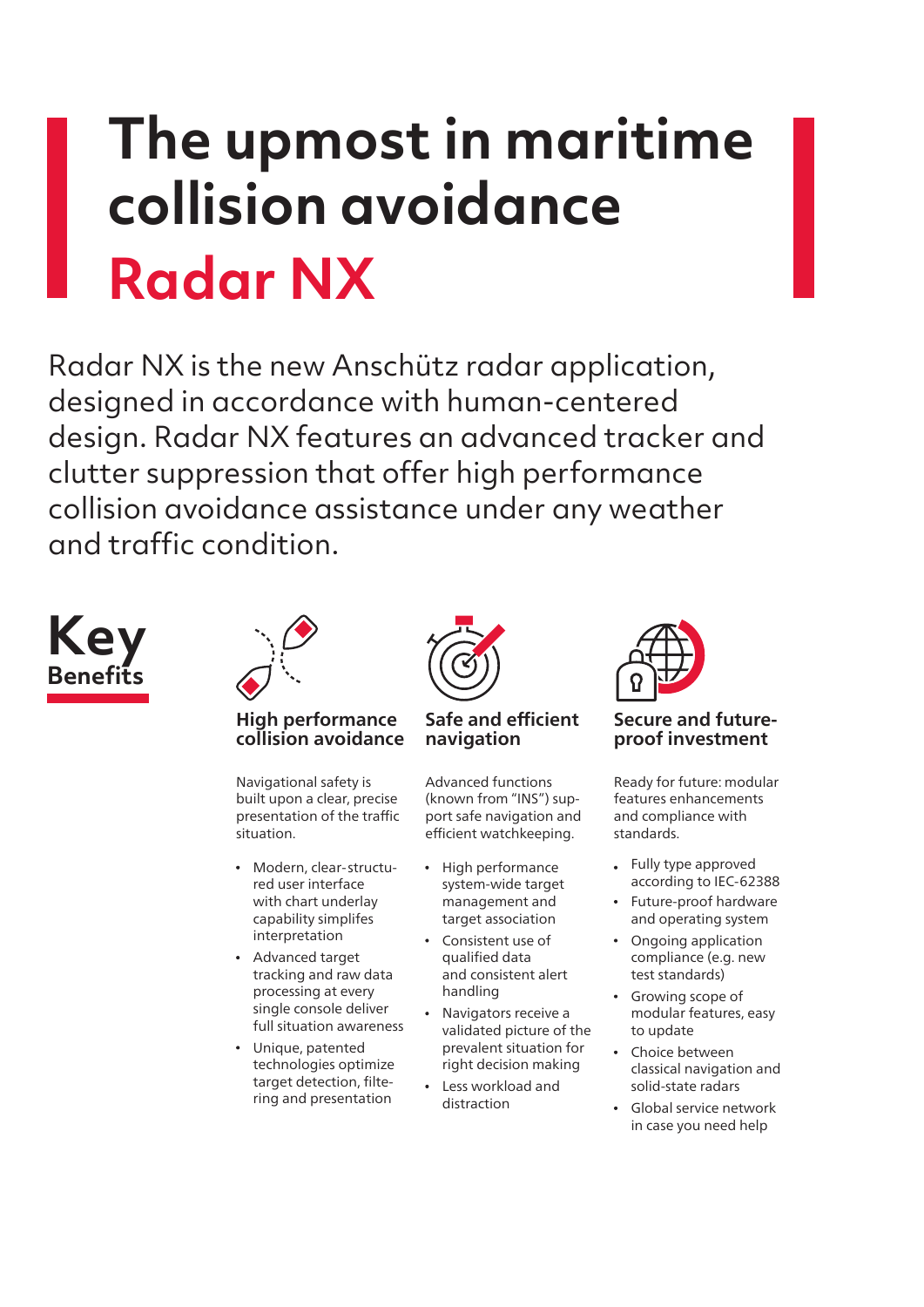

### **Main Features**

#### **High performance collision avoidance, easy to operate.**

- High performance thanks to advanced target tracking (derived from commercial small target tracking application), target association and target management
- Unique automatic clutter suppression for a clear target display under any condition (CFAR technology, "Cloud" atmospheric clutter reduction)
- Individual PPI organization and filtering on each console thanks to the network wide distribution and local processing of raw video
- Chart radar (electronic sea chart  $\bullet$ underlay for better situational awareness)
- Sortable and filterable target lists
- Advanced, industry leading parallel index line (PIL) functionality with up to 99 PILs
- User profiles to store favorite settings
- Radar video merging of multiple radar sensors (and distribution to ECDIS) A "virtual transceiver" controls and merges the video of multiple radars. The user experiences a single seamless 360° image, and thus an unobstructed radar that significantly improves collision avoidance.



#### **Radar NX improves collision avoidance.**

Visit the website and experience the functionality of our Radar NX / Chart Radar NX application

www.raytheon-anschuetz.com/radar-nx